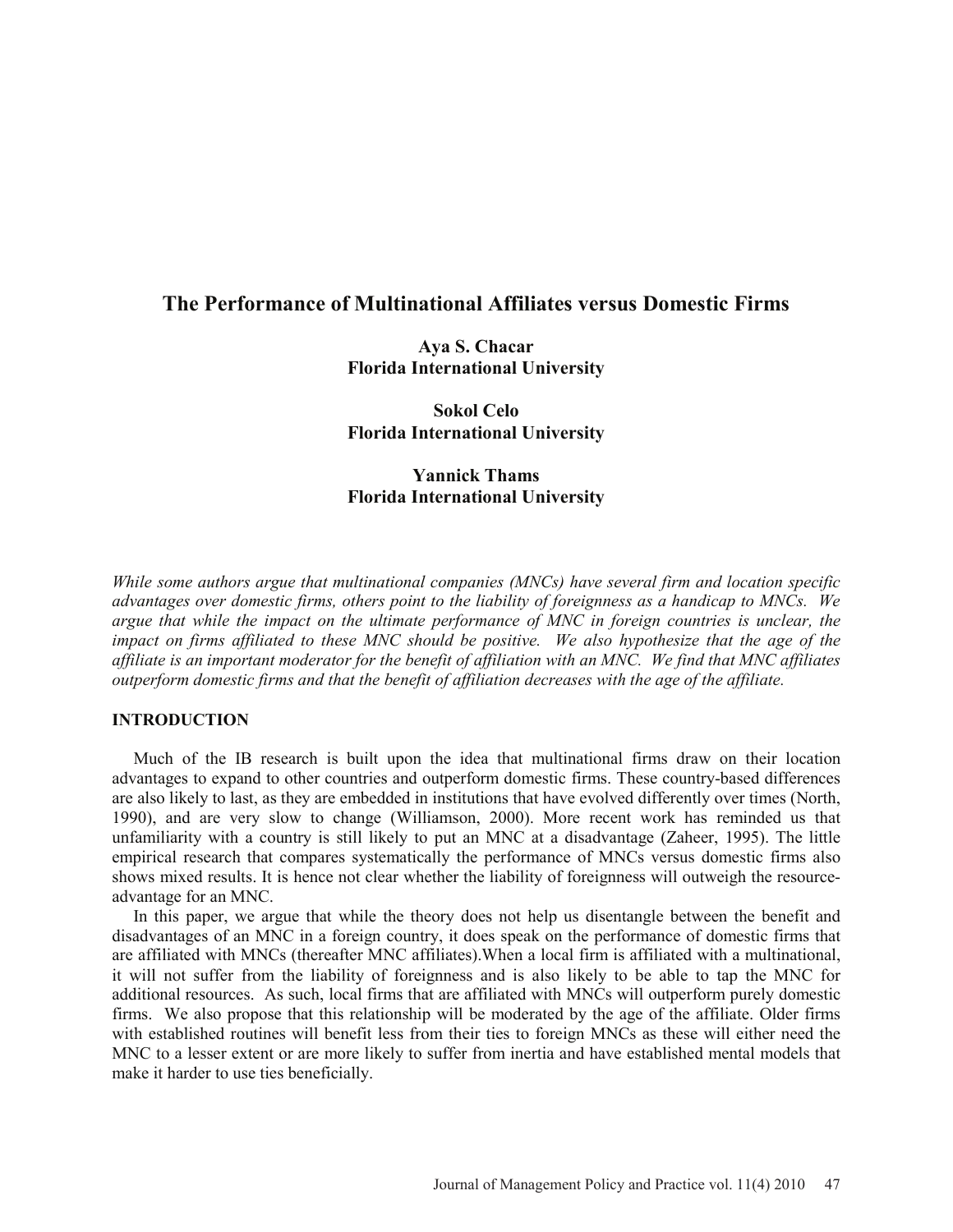We test our propositions using data from a survey jointly conducted by the World Bank and the European Bank for Reconstruction and Development (EBRD) in 2002 and 2005, for a sample of over 20,000 firms in 27 transition and 7 non-transition countries, and over 1400 panel firms. Our results show that indeed MNC affiliates outperform purely domestic firms and that the older the affiliate the less likely its performance is to benefit from its affiliation with an MNC.

This paper contributes to the international business literature by shedding light on the differential performance between MNC affiliated and purely domestic firms and by introducing age as an important moderating effect.

In the following, we present our theory and hypotheses. We then describe the method and data and present our results. Finally, we discuss our results and the study's limitations and conclude presenting implications for future research.

### **MNC PERFORMANCE IN FOREIGN COUNTRIES**

When exploring the relative performance of MNCs versus domestic firms, two streams of theories are of relevance. Unfortunately, these lead to opposing conclusions. On one hand, the 'MNC advantage" literature argue that firm-specific advantages (FSAs) combined with location-specific advantages (LSAs) and host country resources, give the MNC an advantage over domestic firms. On the other hand, another stream of literature argues that MNCs are at a disadvantage in the unknown foreign environment and hence suffer from the liability of foreignness. The following presents these ideas in more detail.

#### **The MNC Advantage**

The country specific advantage that MNCs have is reflected in their resource base, their organizational design, and their strategies. Starting with the work of the legendary Dunning, we were made aware of location-specific advantage that may accrue to firm. Dunning argues those firms draw on country-specific advantages that are present in the home country and build upon them as they internationalize. As firms employ the resources conferred by their home nations they are able to develop a competitive advantage in foreign markets which grants them a favorable position compared to local firms which are unable to exploit the same assets (Nachum, 2003). Scholars have also acknowledged that national characteristics influence the organizational design of an MNC (McKendrick, 2001). Bartlett and Ghoshal (1989) also highlight the influence of national characteristics in the global strategy employed by MNCs from various countries.

In addition to the location specific advantages of home nations, MNCs are also likely to have firm specific advantages. Only companies with strategic assets or a competitive advantage are likely to first succeed in their countries. As they consider internationalization, these firms already have an arsenal of resources that they can use to defend against competitors, be it local or global. In addition, these MNCs are larger and are able to reap economies of scale (Caves, 1996). For example, some firms may share the same brand globally, such as the Walt Disney Company, and hence have lower marketing and advertising costs. Others, such as WPP, may combine their purchasing and are able to negotiate lower prices of supply. In addition, these firms are able to spread their overhead costs over numerous divisions and hence will reap the advantage of economies of scope (Tallman and Li, 1996). As they internationalize, these firms will also build up essential skills on the internationalization process and the process of entering into a new country and will develop routines that will help them lower the cost of entry into a country (Kobrin, 1991). When firm-specific advantages are combined with location specific advantages and unique resources that are available in host country resources (Porter, 1990), the MNC then has a seemingly insurmountable advantage.

While this above would have us conclude that MNC should always outperform domestic firms, we can see below that such conclusion could not be made easily.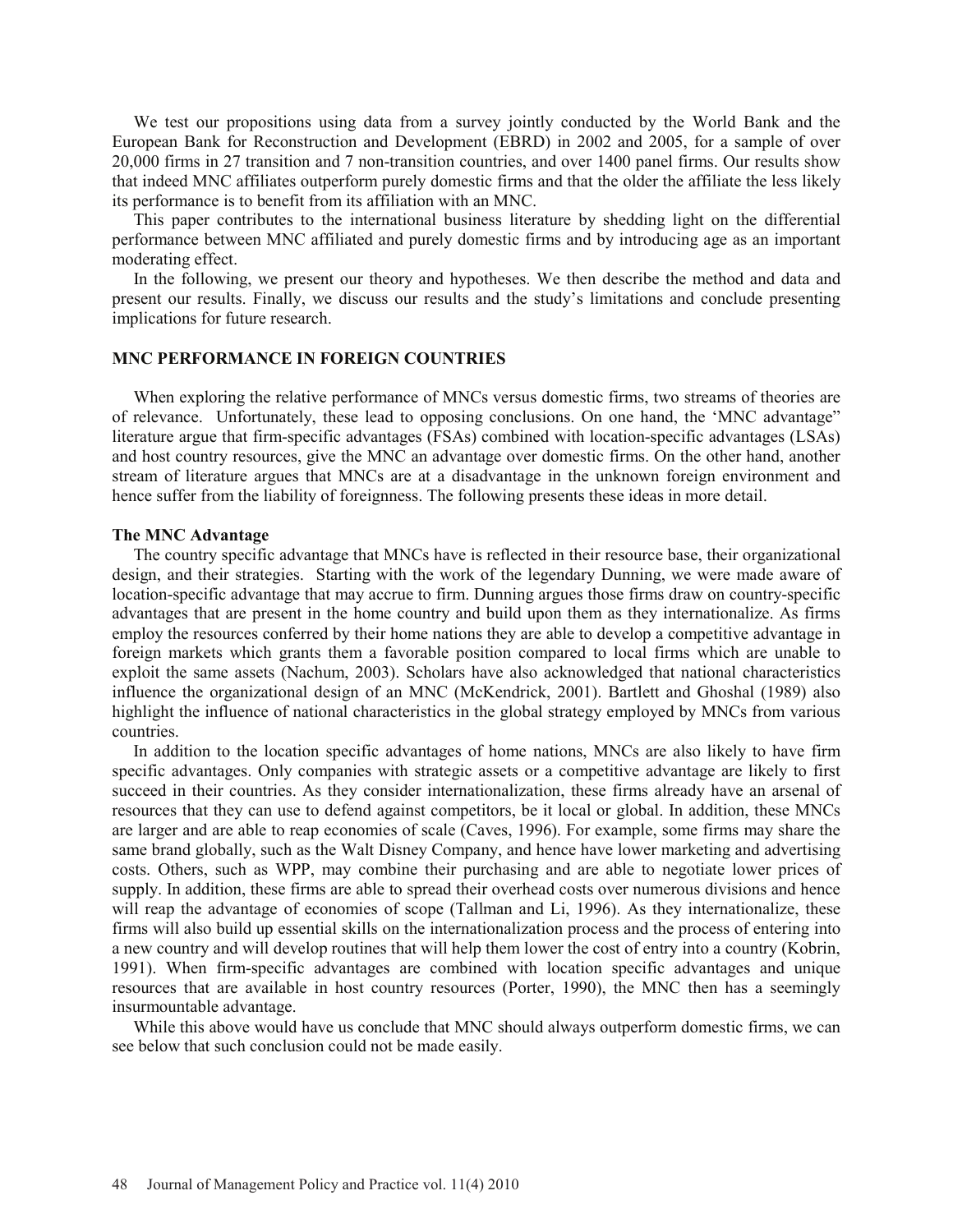#### **The Liability of Foreignness**

Hymer (1960) along other famous IB gurus such Kindleberger (1969) pointed to the dangers that the unfamiliarity with a particular foreign country may pose to an internationalizing firm and to the additional cost that MNCs have to incur when investing abroad which he referred as the "cost of doing business abroad". Hymer famously stressed the distinct disadvantages faced by foreign firms vis-à-vis national firms which possess "the general advantage of better information about their country, its economy, its language, and its politics." Zaheer (1995) fleshed out these ideas arguing that foreign firms face a 'liability' that is derived from the firms' lack of experience and knowledge about the foreign environments in which they operate. She coined the highly popular 'liability of foreignness' term which has helped spur much research in this area. Zaheer revisited the original "cost of doing business abroad" idea developed by Hymer who focused on "market-driven costs" to concentrate on the "structural/relational and institutional costs of doing business abroad" (Zaheer, 2002). The author defined the "structural/relational costs associated with a foreign firm's network position in the host country and its linkages to important local actors" (Zaheer, 2002). Kostova and Zaheer (1999) asserted that institutional costs impact the legitimacy of foreign firms vis-à-vis local companies.

### **HYPOTHESES**

As outlined in the previous section, when exploring the relative performance of MNCs versus domestic firms, two opposing streams of theories are available. On the outset, it is not clear which should prevail, the 'MNC advantage' or the 'liability of foreignness'. But what about domestic firms that are affiliated with an MNC? We hypothesize that the theory regarding these affiliates is actually more straightforward. MNC affiliates can use the network relationship that they have with MNCs to tap their resource and informational pool. They could benefit for example from licensing agreements that allow them to use costly to develop but already established production processes. The affiliation with the MNC may also give them more clout in the financial markets and a superior ability to raise financing for worthy investment projects. MNC Affiliates will also not suffer from the liability of foreignness.

Unlike MNCs, local firms, be it purely domestic or MNC affiliated, are likely to have a denser network of relationships within the local countries. They will thus be able to keep their fingers sort-ofspeak on the 'pulse' of institutional winds and to better keep abreast of the likely institutional development and hence the resources that need to be built up and the shape and form of competition in this often constantly evolving market. These local companies that are associated to MNCs are likely to have the same informational advantage locally that aids them in predicting institutional changes. Local firms may have also developed the "informal substitutes" for the lack of institutional infrastructure (Roth & Kostova, 2003). As stated earlier, these firms are also able to tap the MNC(s) to which they are tied for resources and knowledge that will give them an advantage in the local market. As such, we expect what we call MNC affiliates to have an advantage over purely domestic firms and hence to outperform them. This translates into the following hypothesis:

**Hypothesis 1:** All else being equal, MNC affiliates will outperform purely domestic firms. Having hypothesized on the difference of performance between the two groups of firms, we now turn our attention to an important characteristic of foreign-affiliated firms, age and its effect of the performance of foreign-affiliated firms. Population ecology claims that organizations are subject to inertial forces that might hinder their success, survival, and ability to effectively adapt to changes, these forces being referred to structural inertia. This research stream has also inquired about the effect of age on organizations. It is argued that aging organizations are exposed to a risk of "senescence" that would affect negatively their performance and could lead to possible failure (Baum and Shipilov, 2004). As Baum and Shipilov (2004) asserted, "aging brings about senescence: an accumulation of internal friction, precedent, and political pacts that impede action and reliable performance." The literature also posits that structural inertia arises with age and established organizations have developed routines that prevent them from adapting to new environmental conditions or new organizational structures and processes (Hannan and Freeman, 1984). In order to survive and succeed, organizations would need to develop capabilities that will enable them to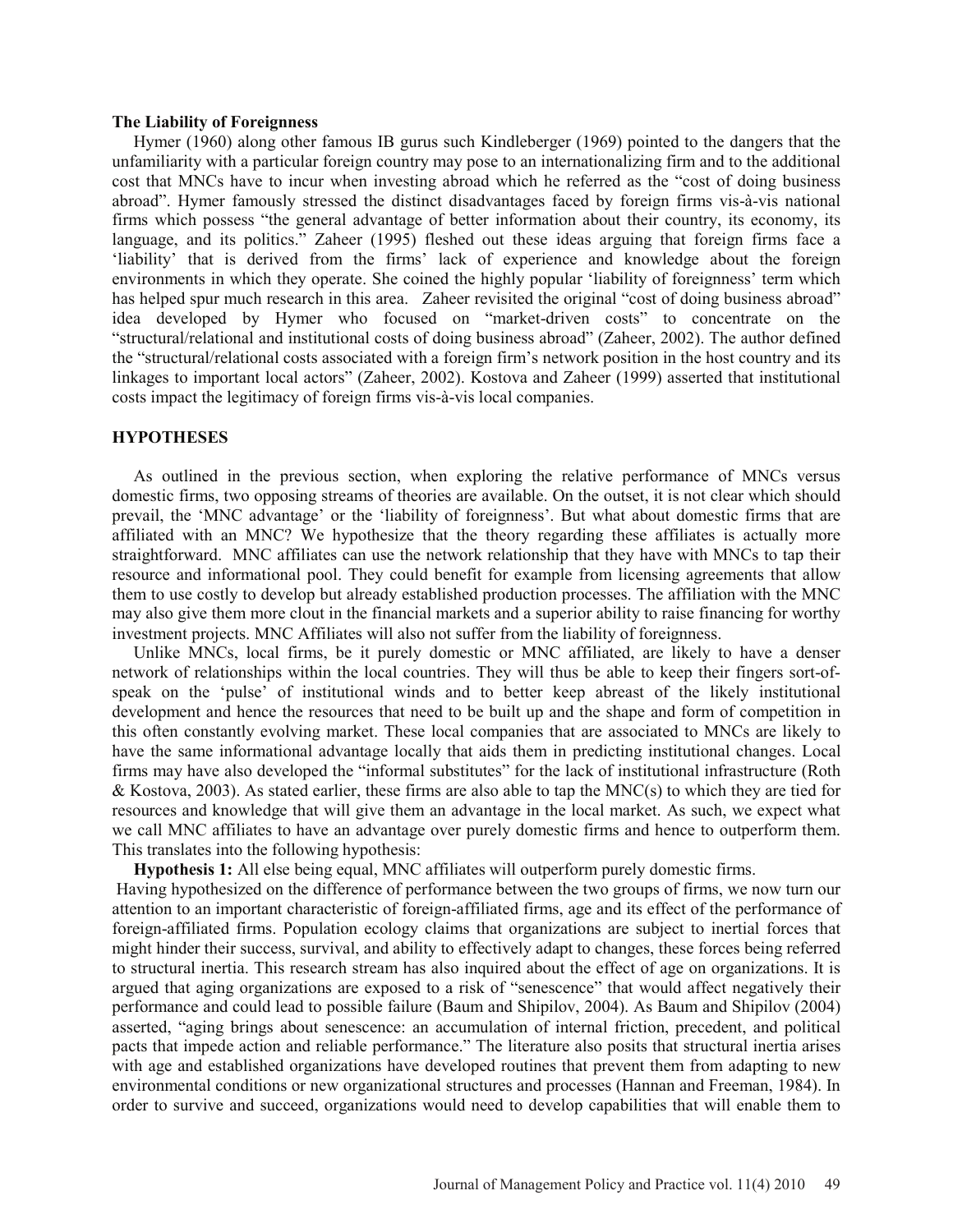overcome this inertia and circumvent their lack of adaptation to changes in the environment (Schreyo and Kliesch-Eberl, 2005). MNCs start their existence in the host countries with a higher degree of complexity and with a larger baggage of already established routines compared to purely domestic firms and therefore will be more exposed to the negative effects of age. Building on this literature and relating its central arguments to our discussion of MNC affiliated versus purely domestic firms, we hypothesize that age will negatively affect the ability of MNC affiliates relative to domestic firms to reap the benefits of their ties as inertial forces derived from age hinder their aptitude to adapt to the new organizational structures, organizations, and processes that the MNCs' affiliation would necessitate. These inertial forces that are associated with older firms will hence moderate the relationship between MNC affiliation and performance. This leads us to formulate the following hypothesis:

**Hypothesis 2:** All else being equal, age will negatively moderate the relationship between foreign affiliation and performance, such that the effects of multinationality on performance will be stronger for younger firms.

#### **METHODS**

#### **Statistical Method and Models**

The study uses ordinary least square regression the test the hypotheses above. The model tested is as follows:

Firm Performance = Alpha \* Controls Variables + Beta1 \* MNC Affiliate Dummy + Beta2 \* Age + Beta3\* Affiliate Dummy \* Age

Alpha represents a vector of control variables' weights.

We ran this model for the full sample of data (Sample A), a matched sample (Sample B), and also for a smaller panel data (Sample C) for which firm data was available for the two years of the survey. In the panel data sample, we used a fixed effect model to check that we indeed controlled adequately for fixed firm effects. We also assumed that the error within a country is correlated and hence clustered the data by country.

#### **Sample and Data**

Our study addresses the question of the effects of multinationality on the performance of over 20,000 domestic and foreign firms from 34 countries. It uses the database of Business Environment and Enterprise Performance Survey (BEEPS) that is conducted jointly by the World Bank and the European Bank for Reconstruction and Development (EBRD). This survey was conducted three times for firms in transition economies, mainly countries of Central and Eastern Europe and Commonwealth of Independent Countries (see Appendix 1 for detailed information about participating countries): in 1999 (more than 4,000 firms), 2002 (more than 6,600 firms), and 2005 (around 9,500 firms). In year 2005 the survey was conducted for comparison reasons in seven more countries (see Appendix 1), mostly developed countries. However, we used data from the two latest rounds because the relevant questions could not be matched with the 1999-questionnaire. Moreover, more than 1,400 firms participated in both rounds and allows therefore for the establishment of a panel dataset. The table in Appendix 2 summarizes the sampling criteria for both rounds in 2002 and 2005 (see also, MEMBR, 2002; Synovate, 2005).

Using these data, we have created three samples. Sample A includes more than 20,000 firms that have filled the BEEPS survey in at least one of the survey years 2002 and 2005. In order to allow for robustness tests, from the previous sample we created a restricted sample (Sample B) with over 3,000 observations, where we matched each firm with foreign affiliation, i.e. firms that stated having a foreign firm as the largest shareholder, with a randomly chosen domestic firm from the same country and industry and in the same size category. We expected this second, more conservative, sample to control for systematic differences between foreign-affiliated and purely domestic firms. Finally, sample C contains only the 1,445 firms that participated in both rounds and constitutes a panel sample.

#### **Measures**

Table 1 below provides information on the variables used to test our hypotheses.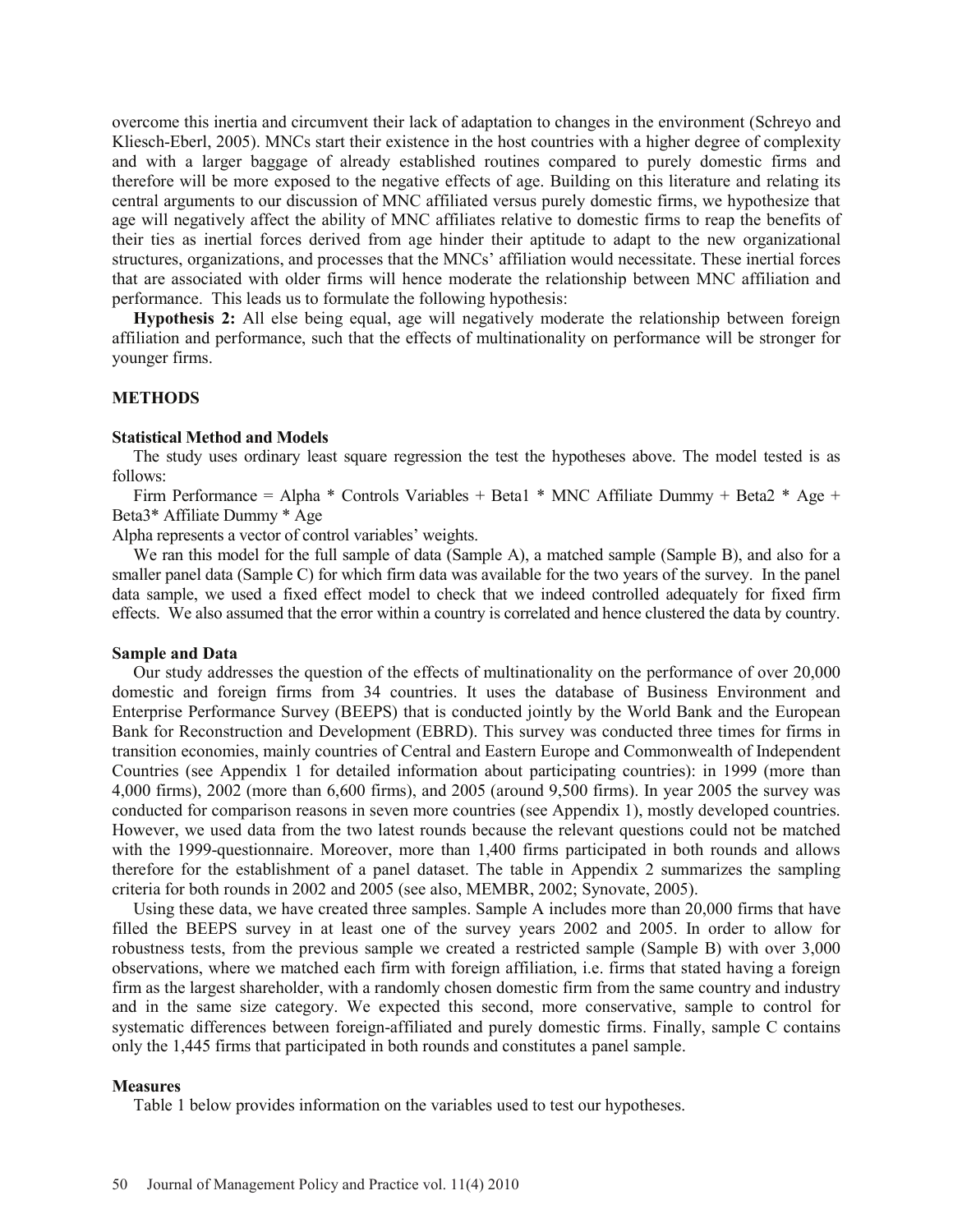### **TABLE 1 RESEARCH VARIABLES**

|                                    | Variable                                                                                                                                                                                                                                                                                                  | Description                                                                                                                                                                                                                                       | <b>Source</b>                                                    |
|------------------------------------|-----------------------------------------------------------------------------------------------------------------------------------------------------------------------------------------------------------------------------------------------------------------------------------------------------------|---------------------------------------------------------------------------------------------------------------------------------------------------------------------------------------------------------------------------------------------------|------------------------------------------------------------------|
| Dependent<br><b>Variables</b>      | Sales Change                                                                                                                                                                                                                                                                                              | For both sales and exports firms were asked:<br>"Over the last 36 months how have the<br>following changed (increased/decreased) and<br>what is the percent of change for your<br>company, in real terms (i.e., after allowing for<br>inflation)" | Calculated based on<br><b>BEEPS</b>                              |
|                                    | <b>Export Change</b>                                                                                                                                                                                                                                                                                      | (same)                                                                                                                                                                                                                                            |                                                                  |
| Independent<br>variables           | Foreign Affiliation<br><b>International Orientation</b>                                                                                                                                                                                                                                                   | When companies chose 'Foreign firm' as the<br>largest shareholder of the firm<br>When companies chose 'Foreign firm' as the<br>largest shareholder of the firm and/or were<br>created as a joint venture with a foreign firm                      | <b>BEEPS</b><br>Calculated by the authors<br>based on BEEPS-data |
|                                    | Age                                                                                                                                                                                                                                                                                                       | The difference between the year of<br>establishment and the year of survey                                                                                                                                                                        | Calculated by the authors<br>based on BEEPS-data                 |
| <b>Control</b><br><b>Variables</b> | Year2002<br>Year2005                                                                                                                                                                                                                                                                                      | Dummies describing the survey year                                                                                                                                                                                                                | <b>BEEPS</b>                                                     |
|                                    | Size                                                                                                                                                                                                                                                                                                      | Different categories for the number of<br>employees                                                                                                                                                                                               | <b>BEEPS</b>                                                     |
|                                    | <b>Industry:</b><br>Mining and quarrying<br>Construction, Section<br>Manufacturing, Section<br>Transportation, storage and<br>communications<br>Wholesale, retail, repairs<br>Real estate and business service<br>Hotels and restaurants<br>Other community, social and<br>personal activities<br>Country | Dummies for the industries in accordance with<br>the ISIC-system.                                                                                                                                                                                 | <b>BEEPS</b>                                                     |

## *The Dependent Variable*

*Firm Performance*: in order to measure performance, we chose sales growth over the last three years expressed in percentage. This measure is considered reliable in this setting and can be measured in a consistent manner across the countries in the study. We also examined our results using the change in exports over the last three years of operation as an additional measure of performance.

## *The Independent Measures*

*MNC-Affiliation:* we measured the foreign affiliation in two different ways. The first measure (**Foreign Affiliation**) is a dummy variable equal to one if the company stated that the largest shareholder is a foreign firm and zero otherwise. Applied to Sample A, this measure resulted in 19,219 domestic firms and 1,556 foreign affiliates. For the panel data, out of 2,892 firm-observations, there were 2,633 pertaining to domestic firms and 259 foreign affiliates. For Sample B, every foreign firm defined this way was matched with a domestic firm and therefore the numbers were identical. The second measure (**International Orientation**) that allows for some additional robustness tests considered as foreign firms that were established as joint ventures with foreign firms, even though their largest shareholder was domestic. This broader definition of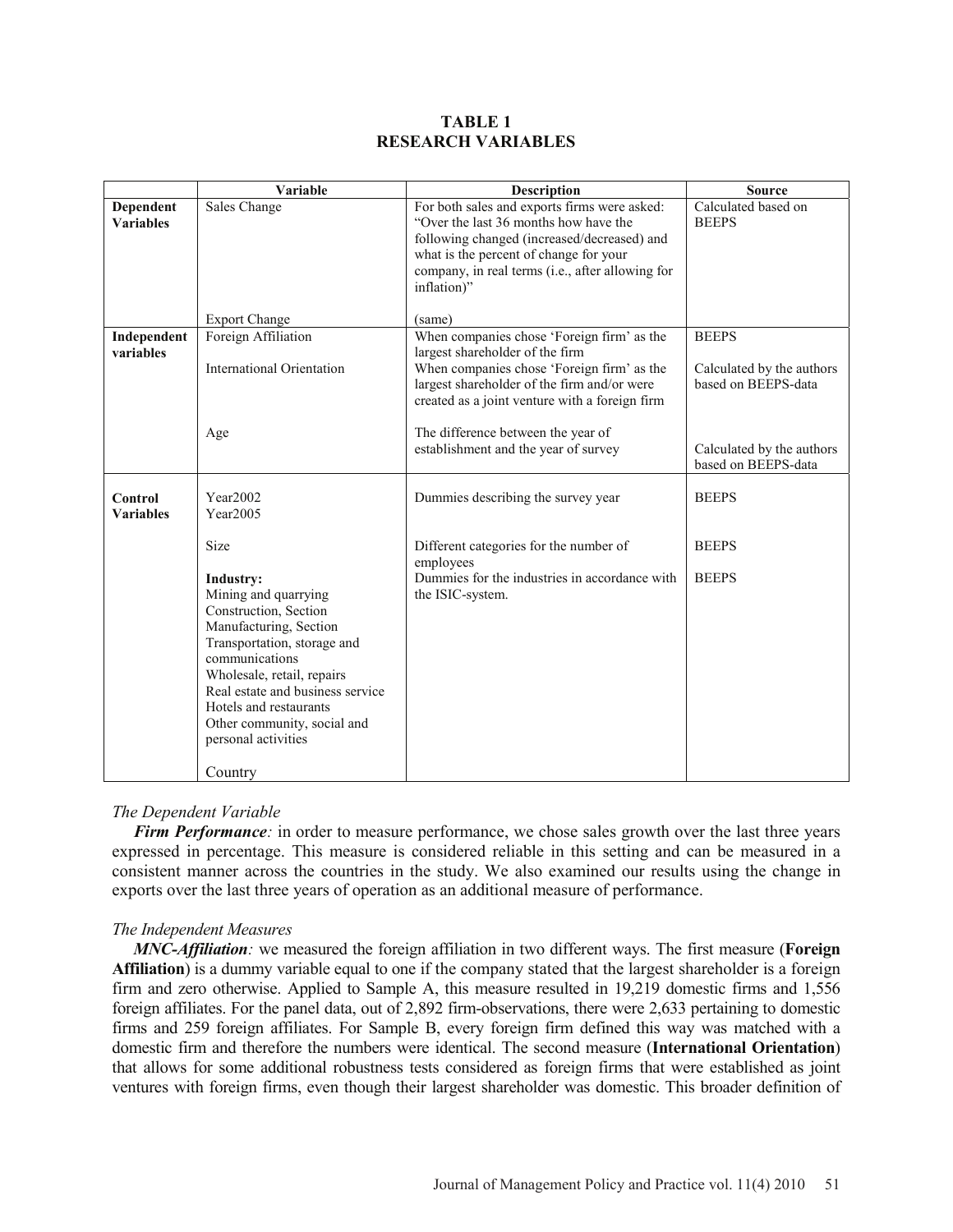foreign affiliation created 18,990 domestic firms and 1,785 firms with international orientation. The corresponding observations for the panel data were 2,600 domestic and 292 foreign affiliates.

*Age:* age was computed as the year of the survey minus the year of incorporation, as provided in the survey.

*Control Variables:* we controlled for firm size using categories for the number of employees, respectively small, medium, and large companies. Table 2 shows the distribution of firms by size for different samples. In addition, we controlled for industry.

|        |        | Sample A |       | Sample B | Sample C |         |  |  |
|--------|--------|----------|-------|----------|----------|---------|--|--|
|        | Freq.  | Percent  | Frea. | Percent  | Frea.    | Percent |  |  |
| Small  | 14,752 | 71.01    | 1.284 | 41.45    | 2,019    | 69.81   |  |  |
| Medium | 3,743  | 18.02    | 991   | 31.99    | 548      | 18.95   |  |  |
| Large  | 2,280  | 10.97    | 823   | 26.57    | 325      | 11 24   |  |  |
| Total  | 20,775 | 100      | 3,098 | 100      | 2,892    | 100     |  |  |

**TABLE 2 DISTRIBUTION OF FIRMS BY SIZE FOR DIFFERENT SAMPLES**

The industry categorization used for the survey is based on ISIC. The table in appendix 3 provides information on the distribution of firms by industry for all three samples used in our study. In all models, we controlled for the country of operations and the year. In addition, for the panel sample (Panel C) we controlled for unobserved firm fixed-effects.

### **RESULTS**

Table 3 presents our regression results for Sales Change. Models M1 through M5 refer to Sample A. Model 1 shows our basic model that contains only the control variables, namely the measure of size as well as country and industry dummies. Models 2 presents our regression results with only the main effect for Foreign Affiliation. Following Cohen and Cohen (1983), we test for the significance of the interaction term in Hypothesis 2 by entering this term hierarchically into the regression. Models 3 shows the full set of results including the main effect (Foreign Affiliation) as well as Age and the hypothesized interaction between Foreign Affiliation and Age. Models 4 and 5 show similar regression models using International Orientation as the measure of foreign affiliation. As can be seen in column 2, the results support our Hypothesis 1 that foreign affiliated firms perform better than domestic ones  $(p<0.01)$ . Results in column 3 show that the interaction term is significant  $(p<0.01)$  and is in the expected direction, namely negative, providing support for the Hypothesis 2 that Age negatively moderates the effect of being affiliated with a foreign company on performance. In other words, the gap in performance between foreign affiliated and domestic firms decreases with the age of the firm. Interestingly, Age itself has also a significant  $(p<0.01)$  and negative effect on performance. Models 4 and 5 use International Orientation instead of Foreign Affiliation as our main independent variable and confirm the significant results for both the main effect and the interaction in the predicted directions.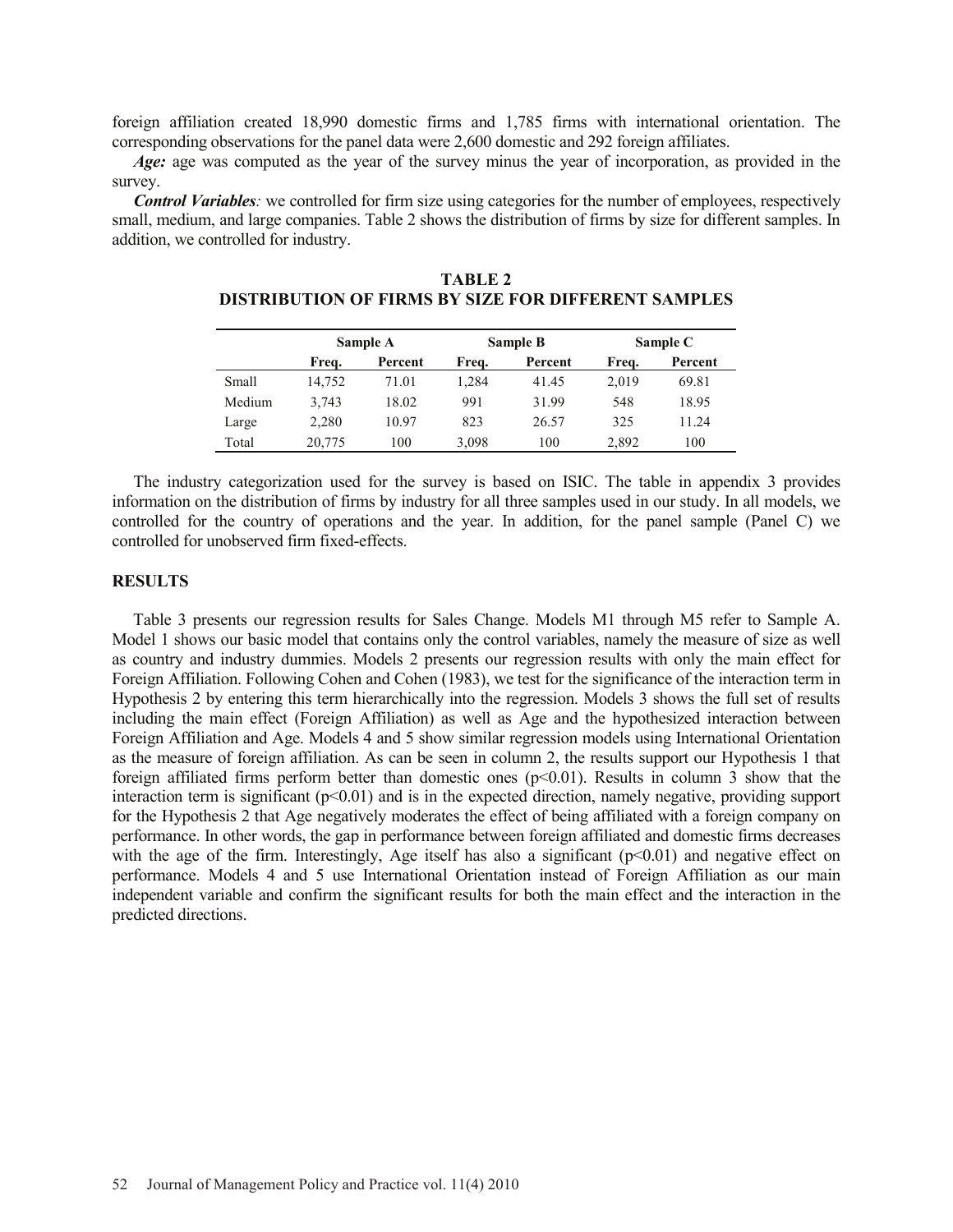|                                                                  | <b>Full Sample</b> |                |             |             |                | <b>Matched Sample</b> |             |             |                |                  | Panel       |             |             |             |             |
|------------------------------------------------------------------|--------------------|----------------|-------------|-------------|----------------|-----------------------|-------------|-------------|----------------|------------------|-------------|-------------|-------------|-------------|-------------|
| Sales Change                                                     | M1                 | M <sub>2</sub> | M3          | M4          | M <sub>5</sub> | M <sub>6</sub>        | M7          | M8          | M <sub>9</sub> | M10              | M11         | M12         | M13         | M14         | M15         |
| Foreign<br>Affiliation                                           |                    |                |             |             |                |                       |             |             |                |                  |             |             |             |             |             |
|                                                                  |                    | 10.393         | 11.564      |             |                |                       | 10.593      | 11.163      |                |                  |             | 13.561      | 22.178      |             |             |
|                                                                  |                    | $(5.3)$ **     | $(4.83)$ ** |             |                |                       | $(4.39)$ ** | $(3.87)$ ** |                |                  |             | $-1.37$     | $(1.89) +$  |             |             |
| Intl. Orientation                                                |                    |                |             | 9.526       | 10.416         |                       |             |             | 10.374         | 10.905           |             |             |             | 13.715      | 22.591      |
|                                                                  |                    |                |             | $(5.46)$ ** | $(4.68)$ **    |                       |             |             | $(4.23)$ **    | $(3.69)$ **      |             |             |             | $(1.79) +$  | $(2.42)*$   |
| Age                                                              |                    |                | $-0.183$    |             | $-0.183$       |                       |             | $-0.204$    |                | $-0.205$         |             |             | 0.156       |             | 0.162       |
| Foreign                                                          |                    |                | $(8.78)$ ** |             | $(8.60)$ **    |                       |             | $(3.87)$ ** |                | $(3.84)$ **      |             |             | $-0.95$     |             | $-0.98$     |
| Affiliation x                                                    |                    |                |             |             |                |                       |             |             |                |                  |             |             |             |             |             |
| Age                                                              |                    |                | $-0.149$    |             |                |                       |             | $-0.11$     |                |                  |             |             | $-0.599$    |             |             |
| Intl. Orientation                                                |                    |                | $(2.58)*$   |             |                |                       |             | $(1.73) +$  |                |                  |             |             | $(2.62)*$   |             |             |
| x Age                                                            |                    |                |             |             | $-0.138$       |                       |             |             |                | $-0.108$         |             |             |             |             | $-0.658$    |
|                                                                  |                    |                |             |             | $(2.31)^*$     |                       |             |             |                | $(1.69) +$       |             |             |             |             | $(2.67)^*$  |
| Year2002                                                         | 5.985              | 5.482          | 5.229       | 5.513       | 5.268          | 9.331                 | 7.656       | 7.394       | 7.711          | 7.446            | 10.649      | 10.235      | 10.297      | 10.224      | 10.239      |
|                                                                  | $(2.00) +$         | $(1.84) +$     | $(1.76) +$  | $(1.85) +$  | $(1.77) +$     | $(2.62)*$             | $(2.16)^*$  | $(2.09)*$   | $(2.17)^*$     | $(2.10)*$        | $(3.21)$ ** | $(3.11)$ ** | $(3.07)$ ** | $(3.10)$ ** | $(3.05)$ ** |
| Size                                                             | 4.777              | 4.043          | 5.948       | 4.094       | 6.001          | 4.907                 | 4.924       | 6.616       | 4.913          | 6.612            | 4.639       | 4.412       | 4.164       | 4.407       | 4.174       |
|                                                                  |                    |                |             |             |                |                       |             |             |                |                  |             |             |             |             |             |
| Industry                                                         | $(5.84)$ **        | $(4.98)$ **    | $(7.28)$ ** | $(5.10)$ ** | $(7.38)$ **    | $(3.29)$ **           | $(3.28)$ ** | $(4.26)$ ** | $(3.27)$ **    | $(4.25)$ **      | $-0.91$     | $-0.87$     | $-0.82$     | $-0.87$     | $-0.82$     |
| Dummies<br>included                                              |                    |                | <b>YES</b>  | <b>YES</b>  |                |                       | <b>YES</b>  | <b>YES</b>  | <b>YES</b>     |                  |             | <b>YES</b>  |             |             |             |
| Country                                                          | <b>YES</b>         | <b>YES</b>     |             |             | <b>YES</b>     | <b>YES</b>            |             |             |                | <b>YES</b>       | <b>YES</b>  |             | <b>YES</b>  | <b>YES</b>  | <b>YES</b>  |
| Dummies<br>Included                                              |                    |                |             |             |                |                       |             |             |                |                  |             |             |             |             |             |
| Firm Fixed                                                       | <b>YES</b>         | <b>YES</b>     | ${\rm YES}$ | <b>YES</b>  | <b>YES</b>     | <b>YES</b>            | <b>YES</b>  | ${\rm YES}$ | <b>YES</b>     | <b>YES</b>       | <b>YES</b>  | <b>YES</b>  | <b>YES</b>  | <b>YES</b>  | <b>YES</b>  |
| Effects                                                          |                    |                |             |             |                |                       |             |             |                |                  | <b>YES</b>  | <b>YES</b>  | <b>YES</b>  | <b>YES</b>  | <b>YES</b>  |
| Constant                                                         | 1.801              | 2.626          | 3.645       | 2.505       | 3.518          | 2.368                 | $-1.934$    | $-0.075$    | $-1.852$       | 0.026            | 11.181      | 10.39       | 7.721       | 10.729      | 8.011       |
|                                                                  | $-0.77$            | $-1.14$        | $-1.6$      | $-1.09$     | $-1.54$        | $-0.36$               | $-0.3$      | $-0.01$     | $-0.28$        | $\boldsymbol{0}$ | $-1.01$     | $-0.93$     | $-0.63$     | $-0.97$     | $-0.66$     |
| Observations                                                     | 20003              | 20003          | 19992       | 20003       | 19992          | 2946                  | 2946        | 2946        | 2946           | 2946             | 2777        | 2777        | 2775        | 2777        | 2775        |
| Number of<br>firms                                               |                    |                |             |             |                |                       |             |             |                |                  | 1442        | 1442        | 1442        | 1442        | 1442        |
| R-squared                                                        | 0.08               | 0.08           | 0.08        | 0.08        | 0.08           | 0.07                  | 0.09        | 0.09        | 0.08           | 0.09             | 0.03        | 0.03        | 0.04        | 0.03        | 0.04        |
| Robust t statistics in                                           |                    |                |             |             |                |                       |             |             |                |                  |             |             |             |             |             |
| parentheses<br>+ significant at 10%; $*$ significant at 5%; $**$ |                    |                |             |             |                |                       |             |             |                |                  |             |             |             |             |             |
| significant at 1%                                                |                    |                |             |             |                |                       |             |             |                |                  |             |             |             |             |             |

**TABLE 3 OLS REGRESSIONS FOR SALES CHANGE**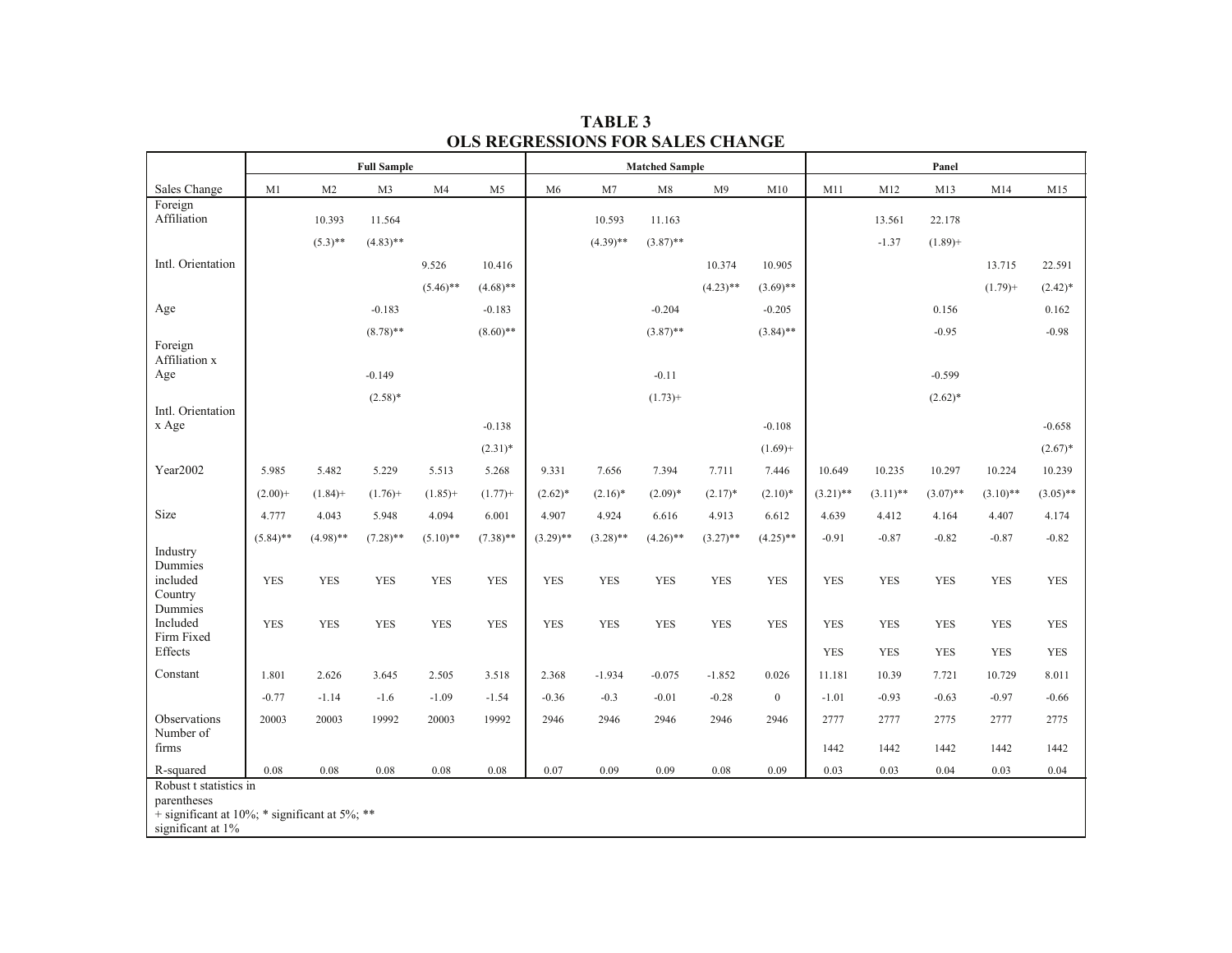Models M6 through M10 apply the same models to Sample B. Although Sample B has substantially less observations, all the results hold. The main effects for both Foreign Affiliation and International Orientation are highly significant ( $p<0.01$ ). The interactions remain also significant ( $p<0.05$ ) and in the predicted direction.

Finally, models M11 through M15 test the hypotheses using panel data. Here, in addition to the controls mentioned earlier, we included firm fixed-effects, i.e. controlling for unobserved firm characteristics. The results, as shown by models M13 and M15, confirm that the findings still hold even under very conservative conditions. Both main effects remain significant ( $p<0.10$  for the Foreign Affiliation and  $p<0.05$  for the International Orientation) and the interactions are also significant (p<0.05) and in the predicted direction.

We applied the whole set of models to another measure of performance, namely the Export Change. As can be seen in the regression table in Appendix 4, we find similar results for Sample A and Sample B. However, the results for this particular dependent variable are not significant if applied to the panel data (Sample C).

#### **DISCUSSION AND CONCLUSION**

In this paper, we develop a theory of how MNC affiliation is likely to impact firm performance and how this relationship will be moderated by age. Our results support both formulated hypotheses that firms with foreign affiliation outperform domestic firms and that this effect becomes weaker with the age of the firm.

Although the superiority of the foreign affiliated firms has been theoretically predicted and empirically investigated, our study brings a valuable contribution by including a large number of countries and industries. Moreover, we test our hypotheses in various settings and using different samples. The results hold even in the most restrictive conditions which increases the validity of our conclusions.

In comparison to the first hypothesis, our second prediction that age will negatively moderate the relationship between foreign affiliation and performance has been less investigated. We find very strong and robust support for our theoretical prediction. It seems that age affects domestic firms to a lesser degree compared to MNC-affiliated firms. A possible explanation for this phenomenon is provided by the spill-over effects of the operations of MNC-affiliated firms. Indeed, with time domestic firms start to understand the competitive advantages of MNC-affiliates and improve their efficiency as a result of interacting with them.

Although we focused on the interaction of Age with Foreign Affiliation, it is worth to mention that we found generally strong negative main effects also for Age. A possible explanation is that early entrants were not among the top performers.

#### **REFERENCES**

Baum, J.A.C, & Shipilov, A.V. (2004). Ecological Approaches to Organizations. *Sage Handbook for Organization Studies,* 55-110*.*

Bartlett, C., & Ghoshal, S. (1989). *Managing across Borders*. Harvard Business School Press: Boston, MA.

Caves, R.E. (1996), *Multinational Enterprise and Economic Analysis*, Cambridge University Press: Cambridge, UK.

Cuervo-Cazurra, A. (2006). Who Cares About Corruption?. *Journal of International Business Studies*, 37, 807-822.

Dunning, J.H. (1979), *Explaining Changing Patterns of International Production: In Defense of The Eclectic Theory*, Oxford.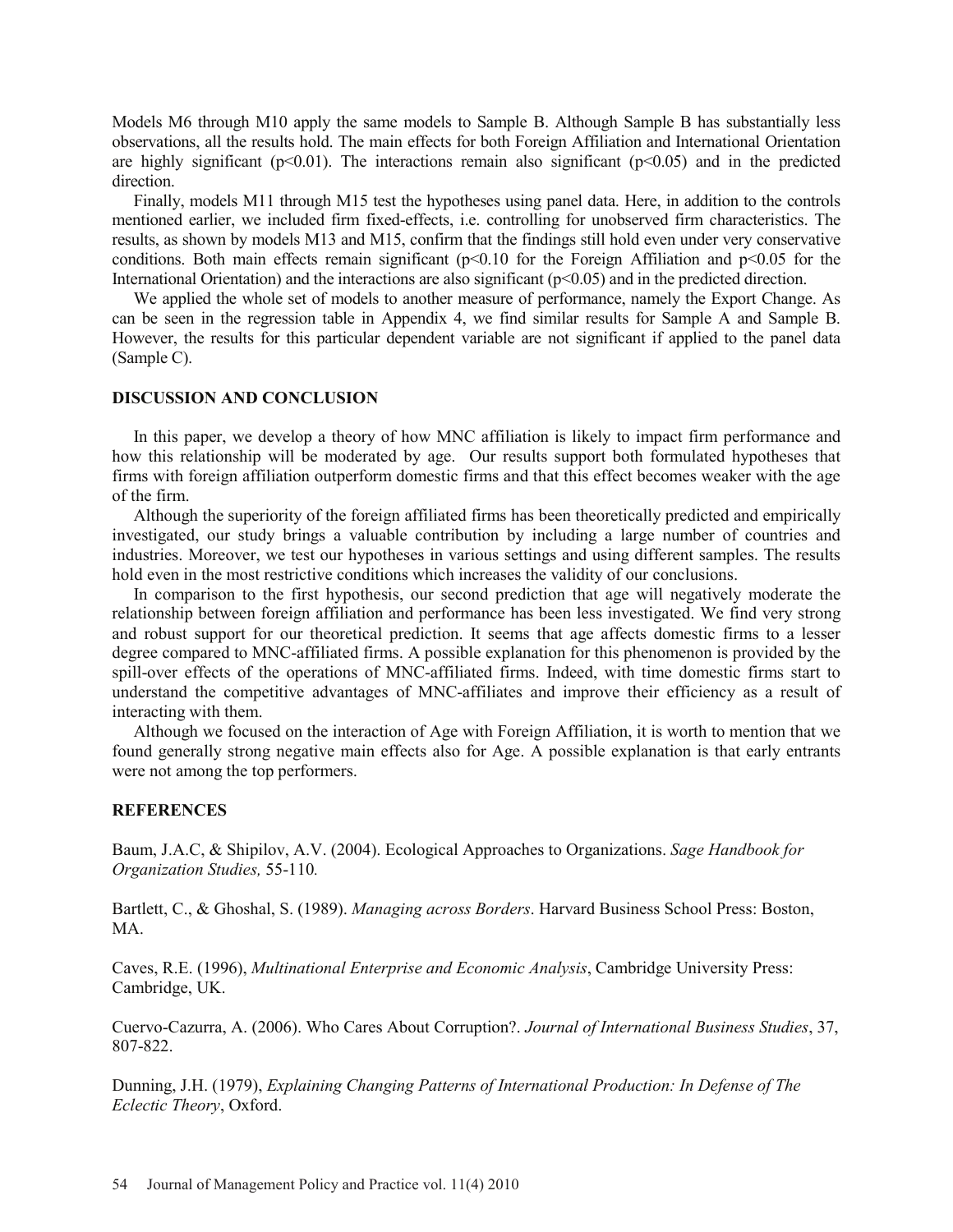Hannan, M.T, & Freeman, J.H. (1984). Structural Inertia and Organizational Change. *American Sociological Review*, 49, 149-164.

Hymer, S. (1960). *The International Operations Of National Firms: A Study of Foreign Direct Investment,* MIT.

Kindleberger, C. (1969), *Industry Consolidation and Global Competition: Multiple Market Competition in the Tire Industry,* New Haven: Yale University Press.

Kobrin , S.J. (1991). An Empirical Analysis of The Determinants of Global Integration. *Strategic Management Journal*, 12, 17-31.

McKendrick, D.G., (2001). Global Strategy and Population Level Learning: The Case of Hard Disk Drives. *Strategic Management Journal*, 22, (4), 307-334.

MEMRB (2002). The Business Environment and Enterprise Performance Survey (BEEPS): A brief report on observations, experiences and methodology from the survey. Prepared for The European Bank for Reconstruction and Development.

Mezias, J.M. (2002). Identifying Liabilities of Foreignness and Strategies to Minimize their Effects: The Case of Labor Lawsuit Judgments in the United States. *Strategic Management Journal*, 23, (3), 229-34.

Nachum, L. (1999), *The Origins of the International Competitiveness of Firms: The Impact of Location and Ownership in Professional Service Industries*, Edward Elgar: Aldershot.

Nachum, L. (2003). Liability of Foreignness in Global Competition? Financial Service Affiliates in the City of London. *Strategic Management Journal*, 24, (12), 1187-1208.

North, D. (1990), *Institutions, Institutional Change and Economic Performance,* New York: Cambridge.

Roth, K., & Kostova, T. (2003). Organizational Coping with Institutional Upheaval in Transition Economies. *Journal of World Business*, 38, (4), 314.

Porter, M. E. (1990), *The Competitive Advantage of Nations*, New York: Free Press.

Schereyo, G.G., & Kliesch-Ebertl, M. (2007). How Dynamic Can Organizational Capabilities Be? Towards a Dual-Process Model of Capability Dynamization. *Strategic Management Journal*, 28, 913- 933.

Synovate (2005). The Business Environment and Enterprise Performance Survey (BEEPS): A brief report on observations, experiences and methodology from the survey.

Tallman, S., & Li, J. (1996). Effects of International Diversity and Product Diversity on the Performance of Multinational Firms. *Academy of Management Journal*, 39, (1), 179-196.

Williamson, O. (2000). Strategy Research: Governance and Competence Perspectives. *Strategic Management Journal,* 20, (12), 1087-1108.

Zaheer, S. (1995). Overcoming the liability of foreignness. *Academy of Management Journal,* 38, (2), 341-363.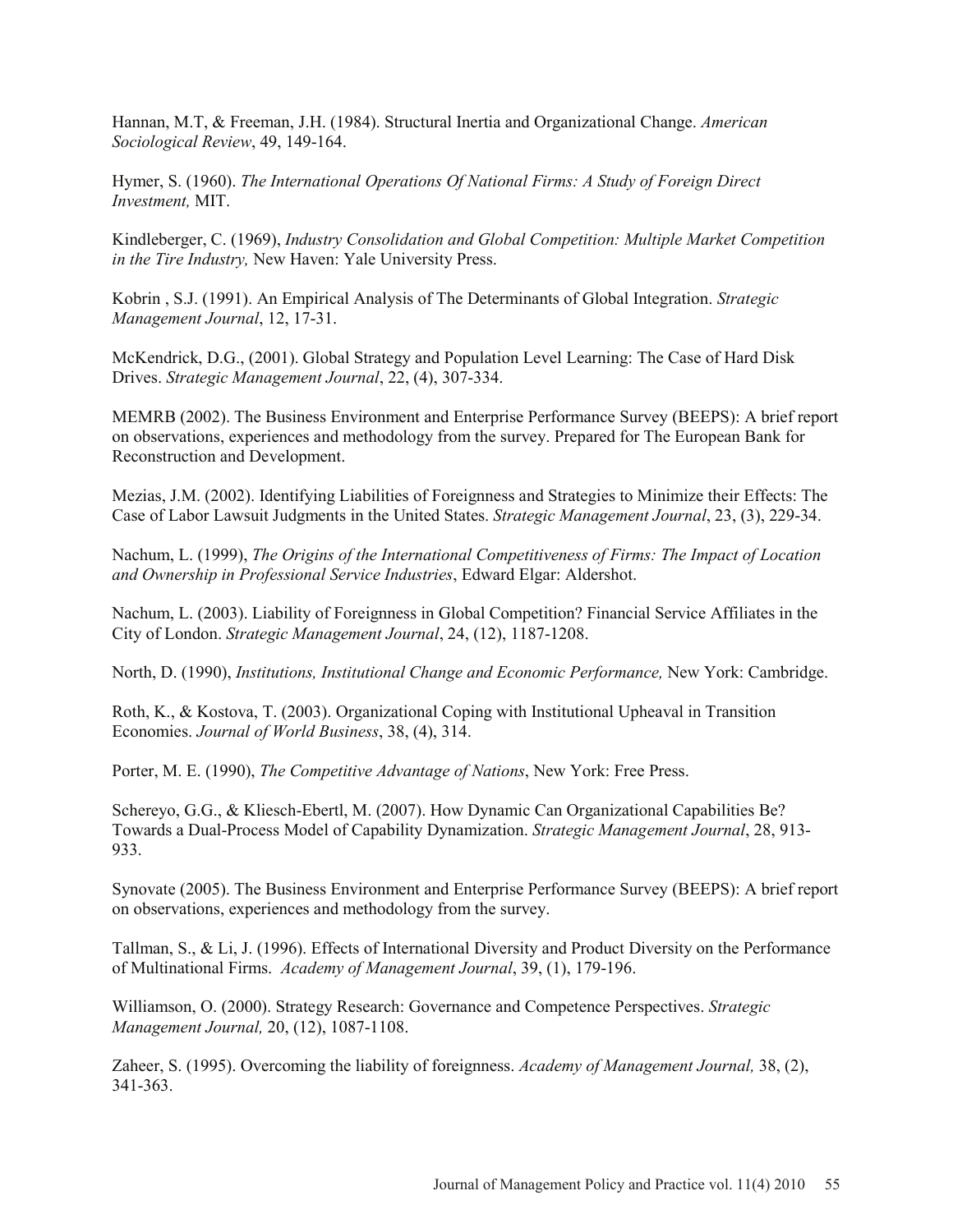Zaheer, S. (2002). The Liability of Foreignness, Redux: a Commentary. *Journal of International Management*, 8, 351–358

Zaheer, S., & Mosakowski , E. (1997). The Dynamics of The Liability of Foreigness: A Global Study of Survival in Financial Services. *Strategic Management Journal,* 18, (6), 439-463.

Zaheer, S., & Kostova, T. (1999). Organizational Legitimacy under Conditions of Complexity: The Case of the Multinational Enterprise. *Academy of Management Review*, 24, (1), 64-81.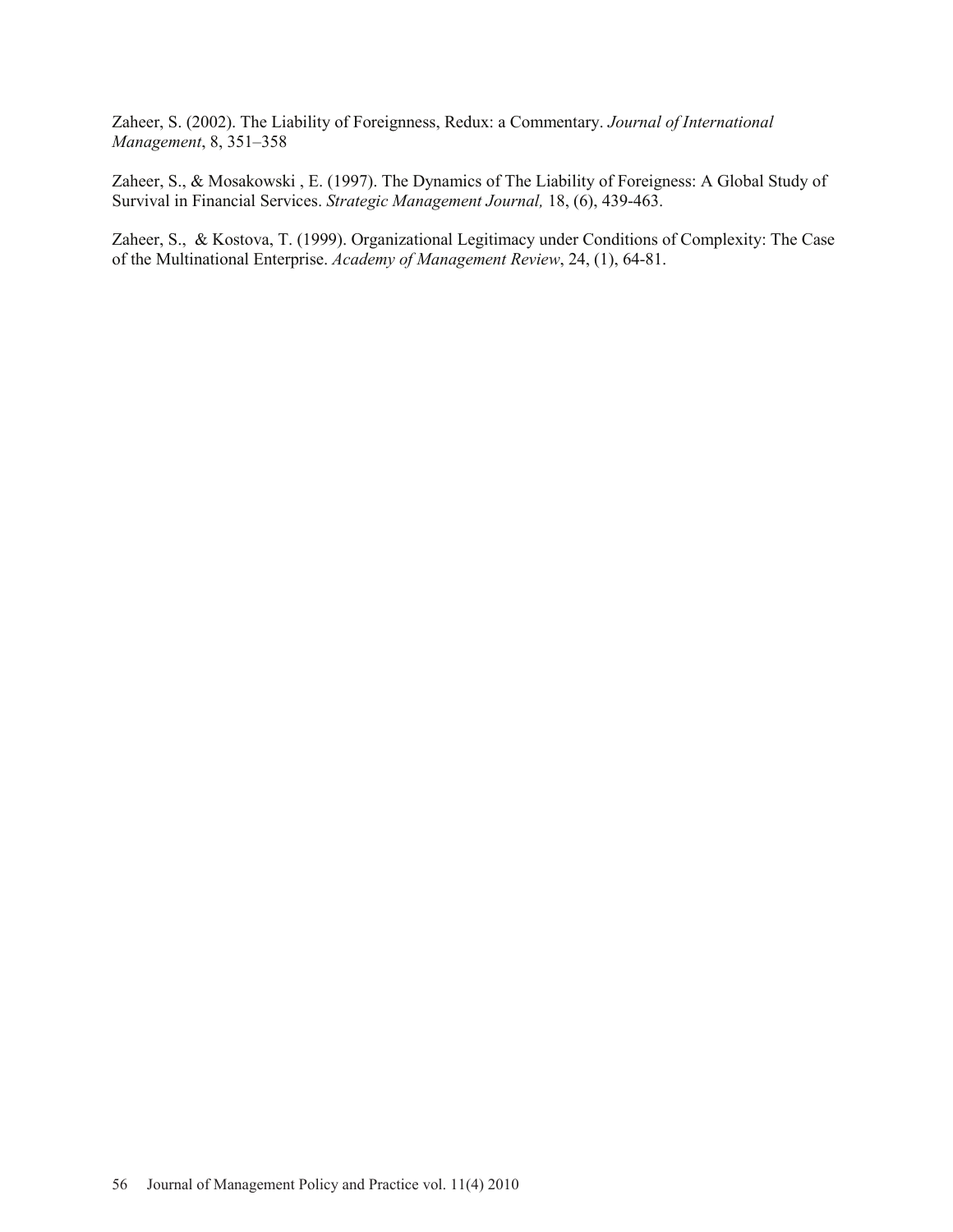| Country                | 2002        | 2005       |
|------------------------|-------------|------------|
| <b>FYROM</b>           | <b>YES</b>  | <b>YES</b> |
| Serbia and Montenegro  | YES         | YES        |
| Albania                | <b>YES</b>  | YES        |
| Croatia                | <b>YES</b>  | YES        |
| Turkey                 | <b>YES</b>  | <b>YES</b> |
| Bosnia and Hercegovina | <b>YES</b>  | YES        |
| Slovenia               | <b>YES</b>  | YES        |
| Poland                 | <b>YES</b>  | YES        |
| Ukraine                | <b>YES</b>  | <b>YES</b> |
| <b>Belarus</b>         | <b>YES</b>  | YES        |
| Hungary                | <b>YES</b>  | YES        |
| Czech Republic         | <b>YES</b>  | YES        |
| Slovak Republic        | <b>YES</b>  | <b>YES</b> |
| Romania                | <b>YES</b>  | YES        |
| Bulgaria               | <b>YES</b>  | YES        |
| Moldova                | <b>YES</b>  | YES        |
| Latvia                 | <b>YES</b>  | <b>YES</b> |
| Lithuania              | <b>YES</b>  | <b>YES</b> |
| Estonia                | <b>YES</b>  | YES        |
| Georgia                | <b>YES</b>  | YES        |
| Armenia                | <b>YES</b>  | <b>YES</b> |
| Kazakhstan             | <b>YES</b>  | YES        |
| Azerbaijan             | <b>YES</b>  | YES        |
| Uzbekistan             | <b>YES</b>  | YES        |
| Russia                 | <b>YES</b>  | <b>YES</b> |
| Tajikistan             | YES.        | YES        |
| Kyrgyz Republic        | <b>YES</b>  | YES        |
| Germany                | NO          | YES        |
| Portugal               | NO          | <b>YES</b> |
| Greece                 | NO          | YES        |
| South Korea            | $_{\rm NO}$ | YES        |
| Vietnam                | $\rm NO$    | YES        |
| Spain                  | NO          | YES        |
| Ireland                | NO          | <b>YES</b> |

### **APPENDIX 1 PARTICIPATING COUNTRIES**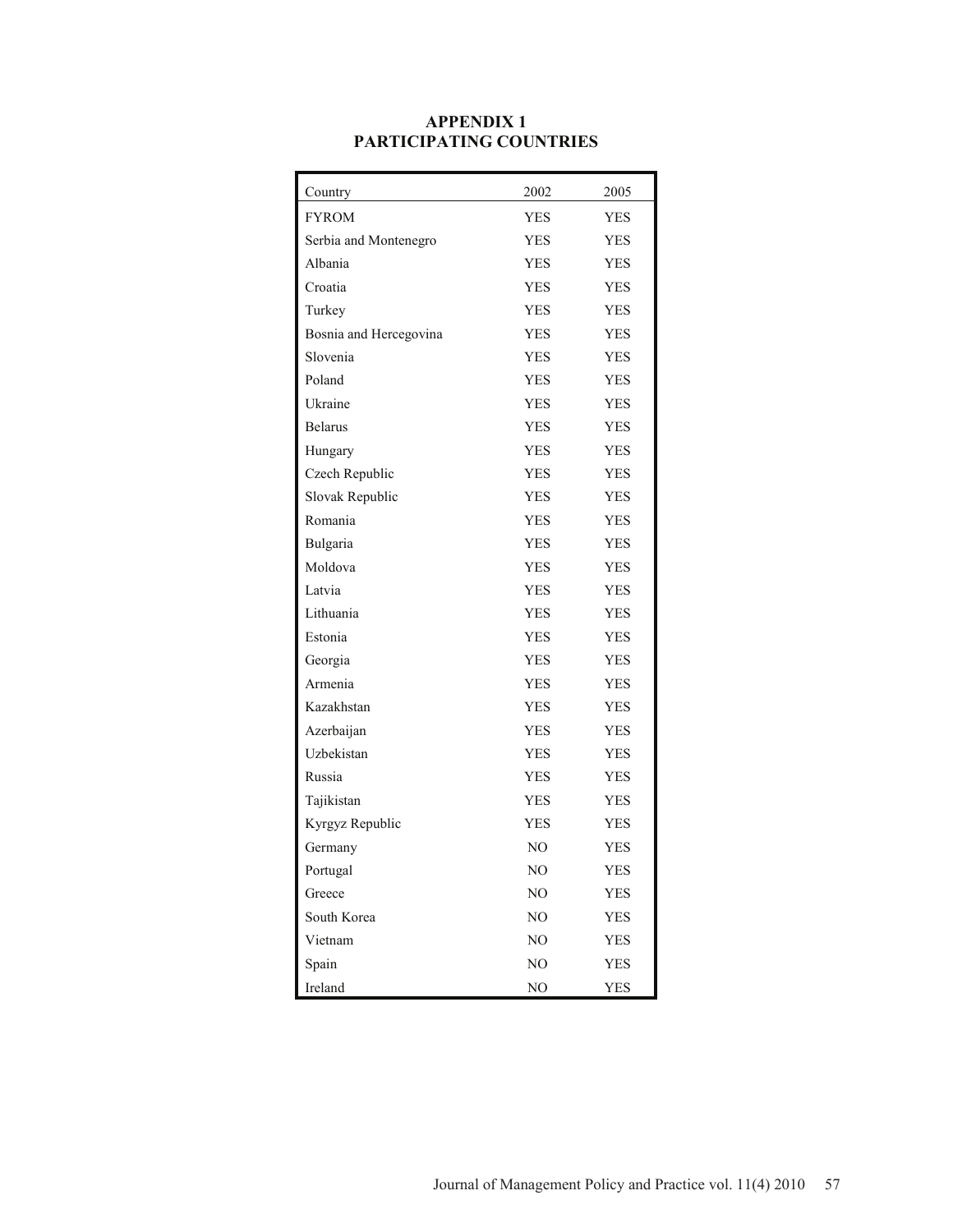## **APPENDIX 2 DESCRIPTION OF THE SAMPLE**

| Data Source           | BEEPS 2002 and BEEPS 2005                                                                    |
|-----------------------|----------------------------------------------------------------------------------------------|
| Sector                | Composition in terms of manufacturing vs. services determined by the relative                |
|                       | contribution in GDP; at least 15 % from each. Firms that operated in sectors subject         |
|                       | to government price regulations and prudential supervision, such as banking, electric        |
|                       | power, rail transport, and water and wastewater were excluded.                               |
| Subsectors and ISIC   |                                                                                              |
| section               |                                                                                              |
| Industry              | Mining and quarrying, Section: C: 10-14                                                      |
| Industry              | Construction, Section: F: 45                                                                 |
| Industry              | Manufacturing, Section: D: 15-37                                                             |
| Services              | Transportation, storage and communications, Section: I: 60-64                                |
| Services              | Wholesale, retail, repairs, Section: G: 50-52                                                |
| <b>Services</b>       | Real estate and business service, Section: K: 70-74                                          |
| Services              | Hotels and restaurants, Section: H: 55                                                       |
| Services              | Other community, social and personal activities, Section: $O^{1}$ :                          |
|                       | 92.1-92.4 and 93 included, 90.0-91.3 and 92.5-92.7 excluded                                  |
| Enterprise size       | Of the total sample, at least:                                                               |
|                       | $-10\%$ small (2-49 employees)                                                               |
|                       | $-10\%$ medium (50-249 employees) <sup>3)</sup>                                              |
|                       | - 10% large (250-9,999 employees)                                                            |
|                       | Firms with only one or more that 10,000 employees excluded.                                  |
| Ownership             | At least 10% of the firms should have foreign control and $10\%$ state control <sup>2)</sup> |
| <b>Exporters</b>      | At least 10% of firms should be exporters (exported 20% or more of total sales)              |
| Location              | At least 10% in the category of "small city or countryside" (population under                |
|                       | $50,000$ ).                                                                                  |
| Year of establishment | Later than 2000 excluded for BEEPS 2002; 2002, 2003, and 2004 excluded for                   |
|                       | <b>BEEPS 2005</b>                                                                            |
| Remarks               | Excluded/included subcategories reported only for 2002                                       |
|                       | Control defined as at least 50% shareholding only for 2005                                   |
|                       | The restriction not mentioned in 2005                                                        |

# **APPENDIX 3 DISTRIBUTION OF FIRMS BY INDUSTRY FOR DIFFERENT SAMPLES**

|                                            |        | Sample A |       | Sample B | Sample C |         |
|--------------------------------------------|--------|----------|-------|----------|----------|---------|
| Industry                                   | Freq.  | Percent  | Freq. | Percent  | Freq.    | Percent |
| Mining and Quarrying                       | 210    | 1.01     | 44    | 1.42     | 29       |         |
| Construction                               | 2,329  | 11.21    | 140   | 4.52     | 328      | 11.34   |
| Manufacturing                              | 6,682  | 32.16    | 1,299 | 41.93    | 741      | 25.62   |
| Transport storage and communication        | 1,436  | 6.91     | 245   | 7.91     | 216      | 7.47    |
| Wholesale, retail, repairs                 | 5,543  | 26.68    | 834   | 26.92    | 835      | 28.87   |
| Real estate, renting and business services | 2,086  | 10.04    | 297   | 9.59     | 359      | 12.41   |
| Hotels and restaurants                     | 1,400  | 6.74     | 171   | 5.52     | 195      | 6.74    |
| Other                                      | 1,089  | 5.24     | 68    | 2.19     | 189      | 6.54    |
| Total                                      | 20,775 | 100      | 3,098 | 100      | 2,892    | 100     |